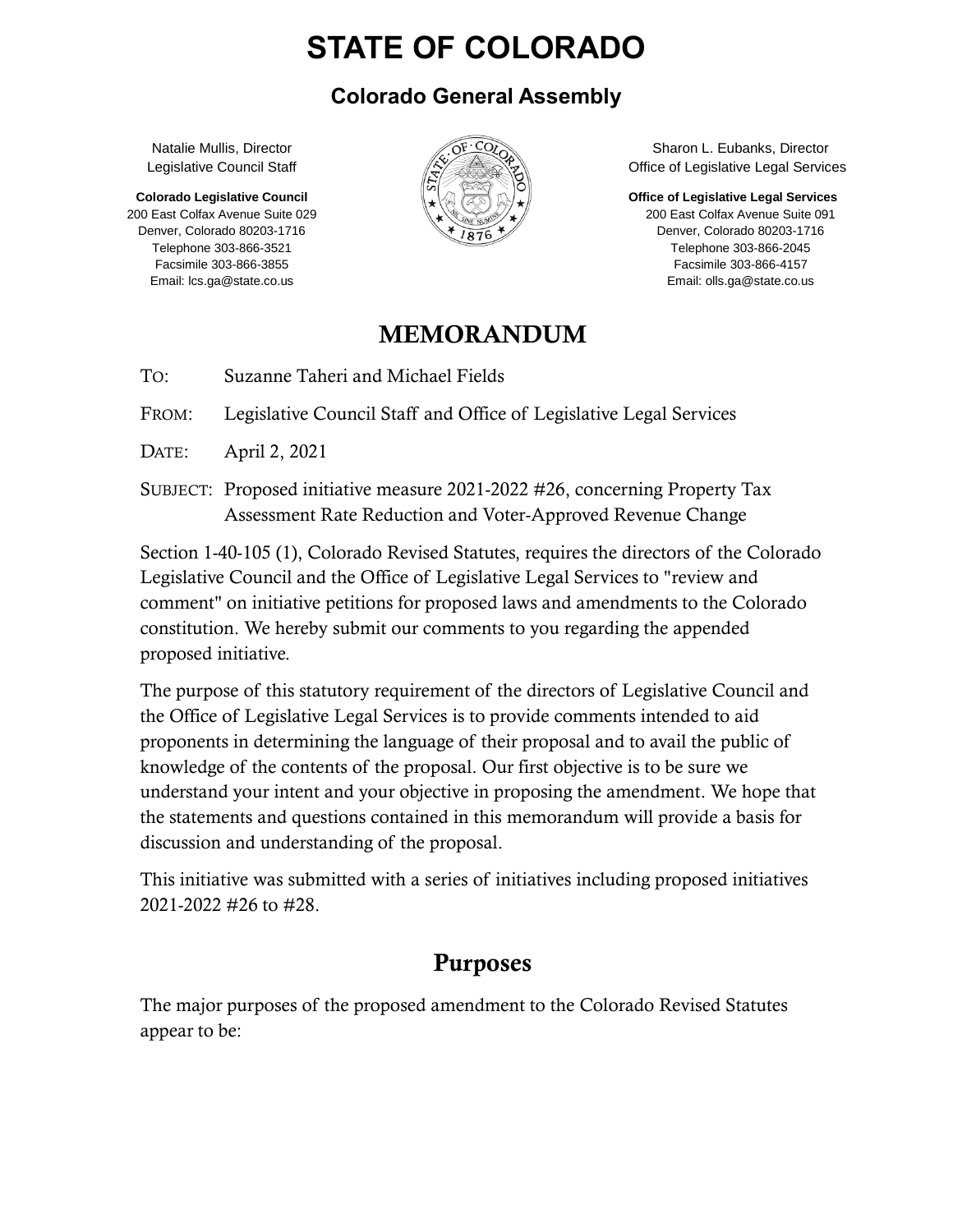- 1. To reduce the property tax assessment rate for nonresidential property, other than producing mines and lands or leaseholds producing oil or gas, from 29% to 26.4%;
- 2. To reduce the property tax residential assessment rate from 7.15% to 6.5%; and
- 3. To allow the state to temporarily retain and spend up to \$25 million to offset lost revenue resulting for a reduction in property tax and to reimburse local governments for fire protection.

### Substantive Comments and Questions

The substance of the proposed initiative raises the following comments and questions:

- 1. Article V, section 1 (5.5) of the Colorado constitution requires all proposed initiatives to have a single subject. What is the single subject of the proposed initiative?
- 2. At what election do you intend for this measure to be referred to the voters?
- 3. The following questions and comments relate to section 1 of the proposed initiative:
	- a. Is the measure to be referred to voters at the 2021 odd-numbered year election? If so, the proposed initiative will eliminate the valuation for assessment for the property tax year commencing on January 1, 2021.
		- i. What is the nonresidential assessment rate for the property tax year commencing on January 1, 2021?
		- ii. On what basis would an assessor be able to apply the 29% assessment rate for nonresidential property for the property tax year 2021, which as of the effective date of the measure would have yet to be collected?
		- iii. The absence of an assessment rate for nonresidential property may violate article X, section 3 (1)(b) of the Colorado Constitution, which requires that "all other taxable property shall be valued for assessment."
		- iv. In the absence of an assessment rate established in law, it is unclear whether property will be assessed at 100% or 0% of its actual value. The former would dramatically increase taxes, while the latter would eliminate the property tax on nonresidential property for a year, and either of these impacts would certainly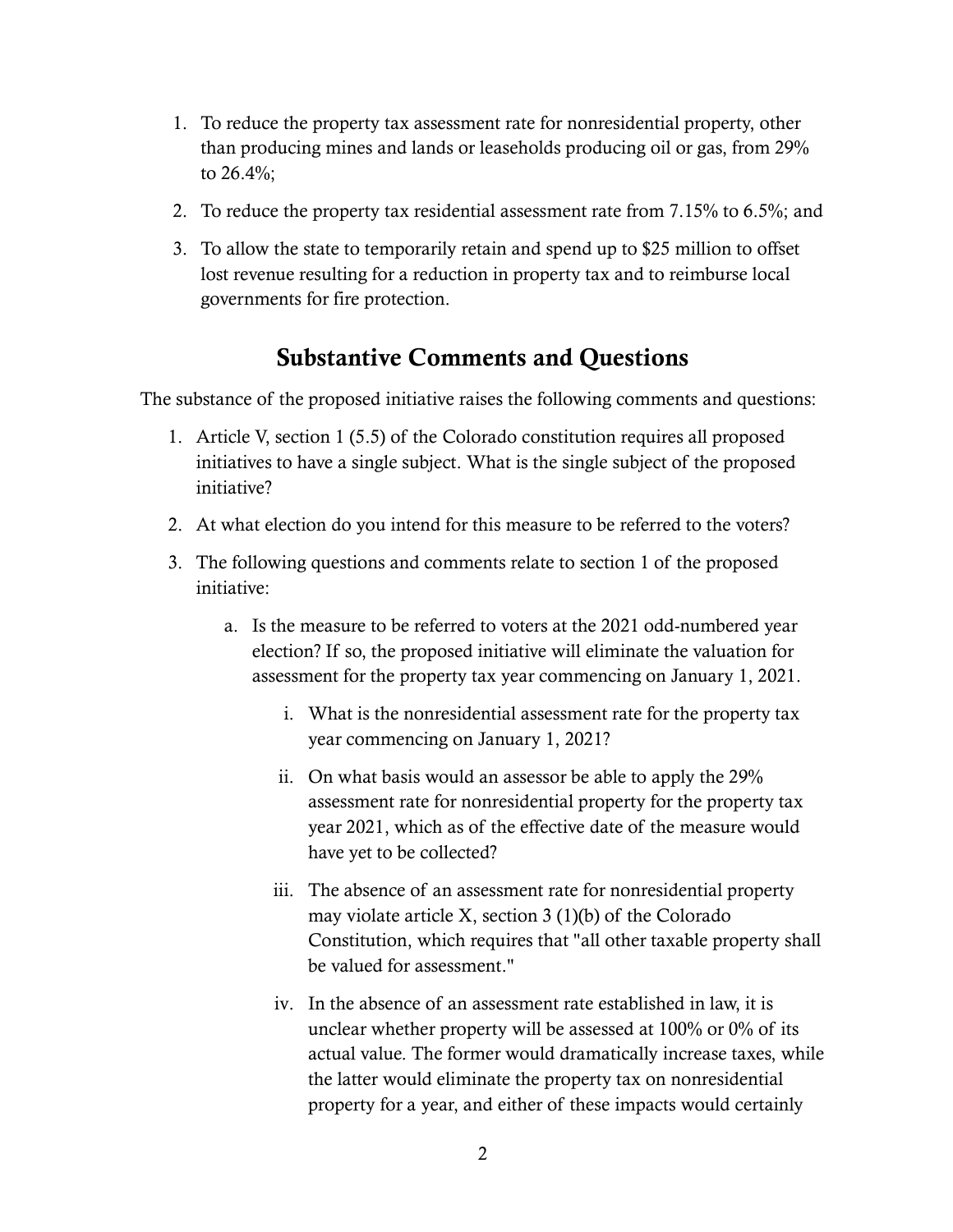be a major purpose of the measure, although perhaps an unintended one.

- b. To avoid any potential issues and unintended consequences, you should consider clearly identifying the last property tax year that the 29% assessment rate applies and the first year that the new assessment rate applies. This typically involves having one sentence or provision that applies for the last year that will be taxed under current law and another sentence or provision that includes the tax change, as opposed to simply amending the current law. For an example in a different context, see section 39-3-112 (3)(c)(II)(B) and (3)(c)(II)(B.5), Colorado Revised Statutes, and section 39-1-104.2 (3), Colorado Revised Statutes.
- 4. The following question and comments relate to section 2 of the proposed initiative:
	- a. What is the residential assessment rate for the property tax year commencing on January 1, 2021?
	- b. If you intend the measure to be referred to voters at the 2021 oddnumbered year election, then section 2 seems to have the same problem as section 1. Namely, there is no residential assessment rate in law for the property tax year commencing on January 1, 2021.
	- c. To avoid a gap in the property tax years' residential assessment rates, you could continue the pattern in section 39-1-104.2 (3), Colorado Revised Statutes, which would be to specify the property tax years for which the residential assessment rate of 7.15% applies under subsection (3)(q) and create a new subsection  $(3)(r)$  to establish when the residential assessment rate of 6.5% applies.
- 5. If the proposed initiative is approved by voters, then restoring the assessment rates, or otherwise increasing the rates, would appear to require prior voter approval under article X, section 20 (4)(a) of the Colorado Constitution. Is that your intent?
- 6. The proposed initiative does not reduce the assessment rates for producing mines and lands or leaseholds producing oil or gas. Is that your intent?
- 7. All other things being equal, the reduction in the assessment rates will directly reduce local property tax revenue, which will lead to a reduction in local government services. Is that your intent?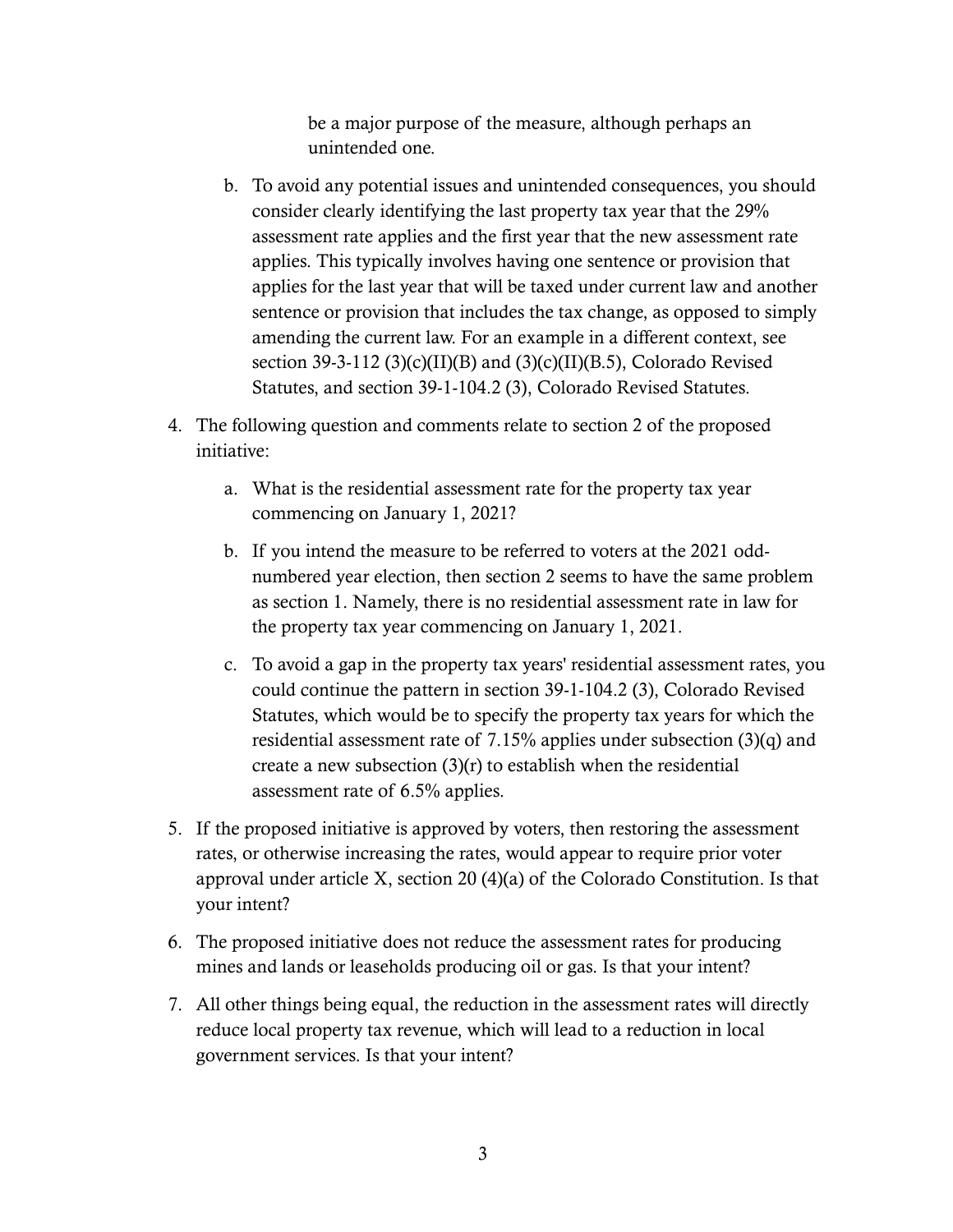- 8. Under the formula for financing K-12 public education, if school district revenues are reduced, the state must correspondingly increase its share to maintain total funding. This increase in state funding would likely be from the general fund, which in turn would reduce money available for general state services. Is that your intent?
- 9. The following questions and comments relate to section 3 of the proposed initiative:
	- a. The word "dollars" should be added after "25 million".
	- b. The state is authorized to retain and spend billions of dollars annually. What legal effect does allowing the state to "retain and spend" \$25 million have? Is this supposed to be in addition to the revenue that the state may otherwise retain and spend under article X, section 20 of the Colorado Constitution? If so, you might consider clarifying your intent.
	- c. Is the state's ability to retain up to \$25 million contingent on it using the money for the stated purposes?
	- d. Does the ability to retain and spend include the fiscal year commencing on July 1, 2027, or does until mean prior to that date?
	- e. What types of changes would constitute "lost revenue resulting from a reduction in property tax"?
	- f. Are lower assessed values a "reduction in property tax"?
	- g. In the context of a decrease in assessment rates, all governments will have lost revenue. Are all governments eligible for a grant under this provision?
	- h. Could the state give all this money to school districts?
	- i. Is the division of fire prevention and control the appropriate division to reimburse local governments for lost revenue resulting from a reduction in property tax?
	- j. What types of local governments are eligible for the fire protection reimbursement grants?
	- k. What does "fire protection" include?
	- l. What revenue is being credited to the general fund?
	- m. Is there any required allocation for the different types of grants?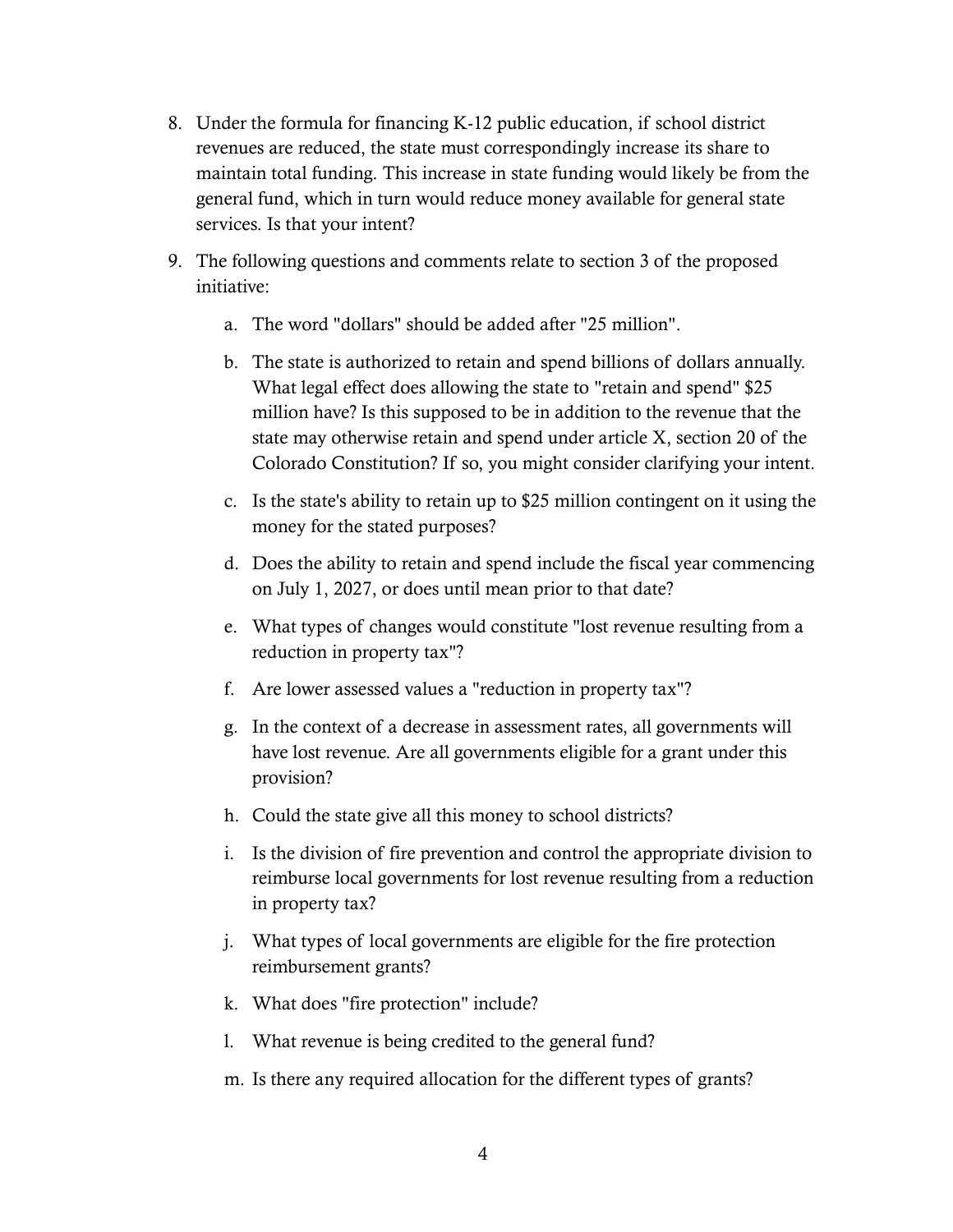- n. How does \$25 million compare to the revenue lost by assessment rate reductions?
- o. Does the measure provide sufficient standards for the division to exercise its authority and thereby not constitute an improper delegation of power under article III of the Colorado Constitution?

## Technical Comments

The following comments address technical issues raised by the form of the proposed initiative. These comments will be read aloud at the public meeting only if the proponents so request. You will have the opportunity to ask questions about these comments at the review and comment meeting. Please consider revising the proposed initiative as suggested below.

- 1. Each section in the Colorado Revised Statutes and the Colorado constitution has a headnote. Headnotes briefly describe the content of the section. A headnote should be added to section 1 of the proposed initiative and be in boldface type.
- 2. It is standard drafting practice to use SMALL CAPITAL LETTERS [rather than ALL CAPS] to show the language being added to and stricken type, which appears as stricken type, to show language being removed from the Colorado constitution or the Colorado Revised Statutes.
- 3. Although the text of the proposed initiative should be in small capital letters, use an uppercase letter to indicate capitalization where appropriate. The following should be large-capitalized:
- a. The first letter of the first word of each sentence;

 b. The first letter of the first word of each entry of an enumeration paragraphed after a colon; and

- c. The first letter of proper names.
- 4. Since the appearance of numbers doesn't change within the small caps code, when a number is added or changed, it is standard drafting practice to use another method to show the reader what the change is. The best way to show the change is to strike language before and/or after where the new number will be located, then add it back in with the new number in its correct location.
- 5. In section 3: